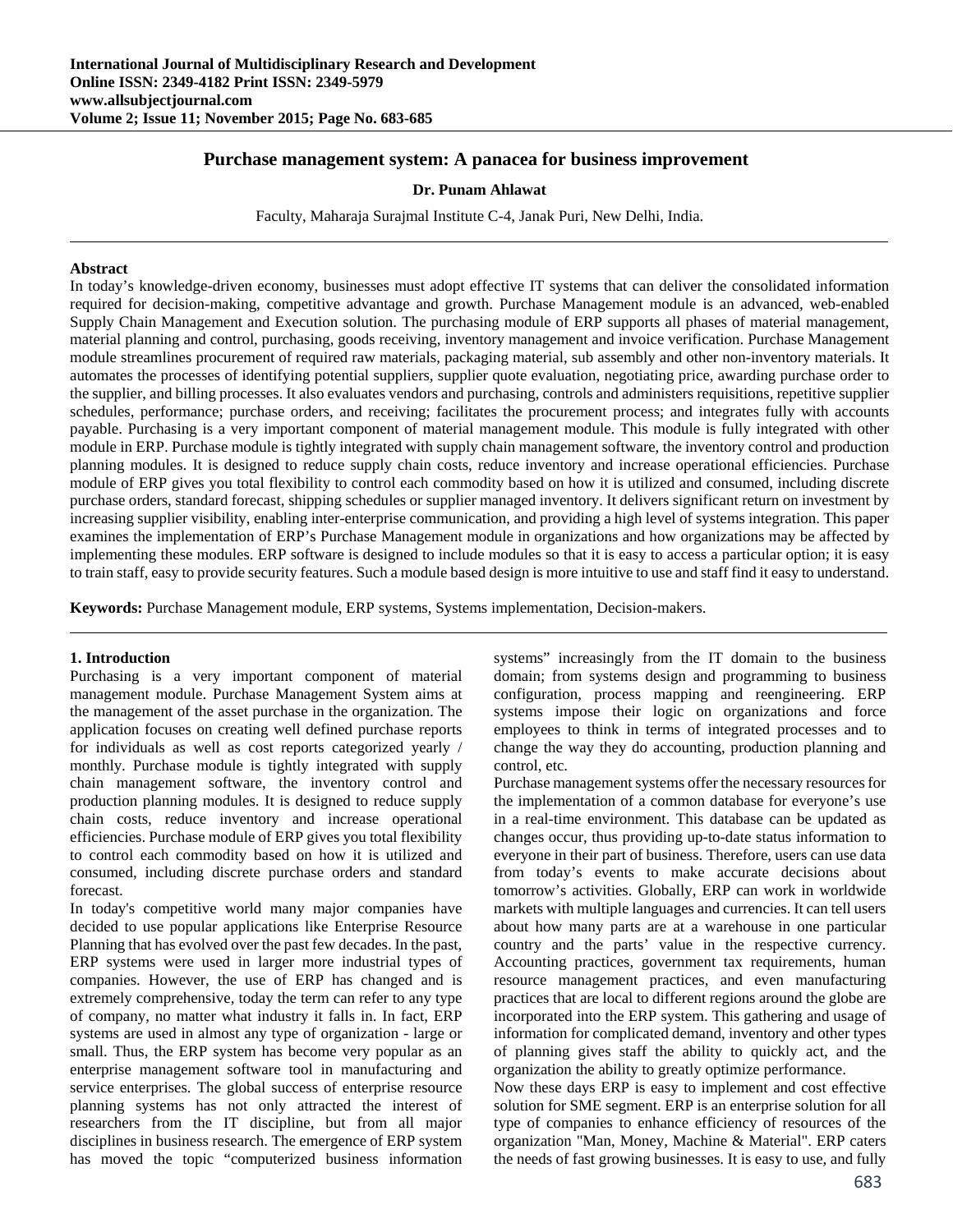scalable to accommodate multiple locations, currencies and business units. ERP provides an integrated view of multiple functions that help you take quick and well informed decisions in real time. ERP applications automate and support a range of administrative and operational business processes across multiple industries, including line of business, customer-facing, administrative and the asset management aspects of an enterprise. However, ERP deployments tend to come at a significant price, and the business benefits are difficult to justify and understand.

### **1.1 Purchase Management Module**

A purchase management system is web-based software, capable to connect organization's departments, branches, customers, and suppliers under a central system. ERP comprises of host of integrated functionality including, Purchase Management, Inventory & Material Management, Manufacturing, Sales and Distribution Management, Finance Resource Management, Supplier, Human Resource Management, Plant Maintenance and Excise management.

ERP's Purchase Management module is an advanced, webenabled Supply Chain Management and Execution solution. The purchasing module of ERP supports all phases of material management, material planning and control, purchasing, goods receiving, inventory management and invoice verification. ERP's Purchase Management module enables the purchasing only when purchase requisitions are generated. The purchase management module never encourages the buying of anything without valid requisition. The purchase module communicates with other modules to ensure a constant flow of information.

ERP's Purchase Management module streamlines procurement of required raw materials, packaging material, sub assembly and other non-inventory materials. It automates the processes of identifying potential suppliers, supplier quote evaluation, negotiating price, awarding purchase order to the supplier, and billing processes. It also evaluates vendors and purchasing, controls and administers requisitions, repetitive supplier schedules, performance; purchase orders, and receiving; facilitates the procurement process; and integrates fully with accounts payable. Further, Vendor evaluation process is integrated in purchase module of ERP enabling the purchase orders to be raised only to the approved vendors.

The purchase module can also determine whether the performance, quality and services of vendor are within the specified time frames. Purchasing is a very important component of material management module. This module is fully integrated with other module in ERP. Purchase module is tightly integrated with supply chain management software, the inventory control and production planning modules. It is designed to reduce supply chain costs, reduce inventory and increase operational efficiencies. Purchase module of ERP gives you total flexibility to control each commodity based on how it is utilized and consumed, including discrete purchase orders, standard forecast, shipping schedules or supplier managed inventory. It delivers significant return on investment by increasing supplier visibility, enabling inter-enterprise communication, and providing a high level of systems integration.

## **Procurement cycle for a material in ERP's purchase management module**

**1. Determination of materials requirements:** Materials requirements are identified by the user departments or

purchase department. The regular checking of stock levels of materials defined by master records, customer orders, and forecasting on the basis of past usage are important aspect of the purchasing. User can enter purchase requisition, or these can be generated automatically by the materials planning and control system. This speeds up the process of creating requests for quotation (RFQs), which can be sent to vendors electronically.

- **2. Vendor selection and quotations:** The ERP system is capable of simulating pricing scenarios, performance, quality and services of vendor, allowing one to compare a number of different quotations. Rejection letter can be sent automatically.
- **3. Purchase order processing:** Purchase Management module enables the purchasing only when purchase requisitions are generated. The purchase management module never encourages the buying of anything without valid requisition. The purchasing system adopts information from the requisition and the quotation to help one create a purchase order. ERP system is enables the purchase orders to be raised only to the approved vendors. As with purchase requisitions, one can generate purchase orders (Pos) himself or have the system generate them automatically.
- **4. The follow-up of Purchase order:** The ERP system also provides an up-to-date status of all purchase requisitions, quotations and purchase orders. The ERP system checks the reminder period one has specified and, if necessary, automatically prints reminders or expediters at the predefined intervals.
- **5. Goods receiving and inventory management:** The purchasing module of ERP system supports all phases of material management, purchasing, goods receiving, inventory management and invoice verification. Goods receiving personnel can confirm the receipt of good simply by entering the purchase order number. By specifying permissible tolerances, buyers can limit over and underdeliveries of ordered goods.
- **6. Invoice verification and payable:** The ERP system supports the process of invoice verification after receiving the goods. The system automatically does checking and matching of invoices. The accounts payable department is notified of quantity and price variances because the system has access to PO and goods receipts data. This speeds the process and auditing and clearing invoices for payment.

## **1.2 Inventory & Material Management Module**

Whether you are a manufacturer, wholesaler or retailer, management of your inventory is critical to controlling your costs and ensuring the smooth operation of your business. Stock management and valuation activities, which form the backbone of any organization generally, take a lot of time and resources. Inventory handles all the store activities of issues, dispatches, receipts and quality control. The lot wise stock of each item is maintained and various computerized information reports are provided for tracking stock movement. ERP Software gives you real time information on current stock levels and values including stock on order, raw materials, work in progress and finished goods.

ERP inventory module covers all stock related functions of an organization. Inventory control module is a tool which can help you maintain the appropriate level of stock in a warehouse and facilitates recording of data in the inventory department /